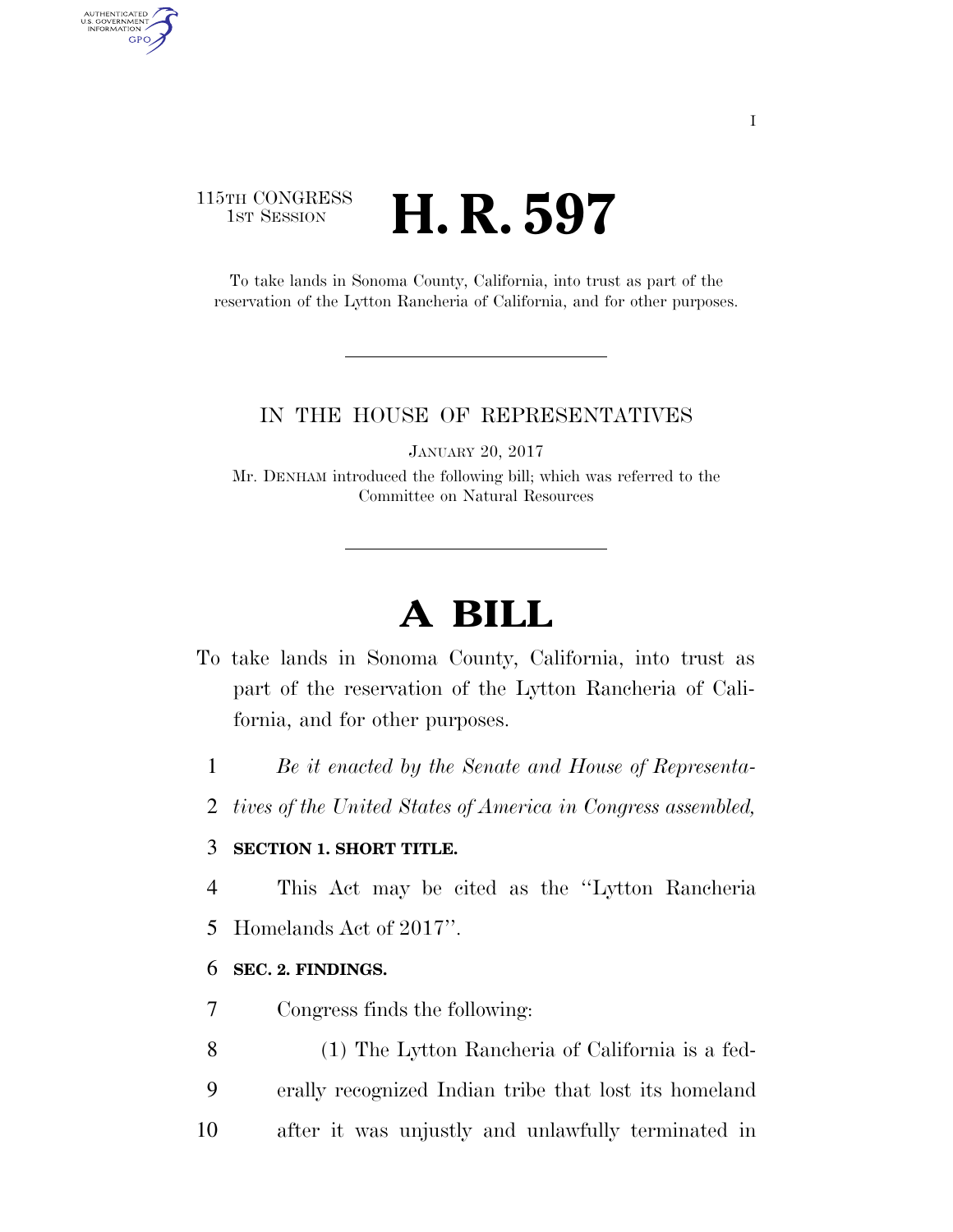1958. The Tribe was restored to Federal recognition in 1991, but the conditions of its restoration have prevented it from regaining a homeland on its origi-nal lands.

 (2) Congress needs to take action to reverse historic injustices that befell the Tribe and have pre- vented it from regaining a viable homeland for its people.

 (3) Prior to European contact there were as many as 350,000 Indians living in what is now the State of California. By the turn of the 19th century, that number had been reduced to approximately 15,000 individuals, many of them homeless and liv-ing in scattered bands and communities.

 (4) The Lytton Rancheria's original homeland was purchased by the United States in 1926 pursu- ant to congressional authority designed to remedy the unique tragedy that befell the Indians of Cali- fornia and provide them with reservations called Rancherias to be held in trust by the United States.

 (5) After the Lytton Rancheria lands were pur- chased by the United States, the Tribe settled on the land and sustained itself for several decades by farming and ranching.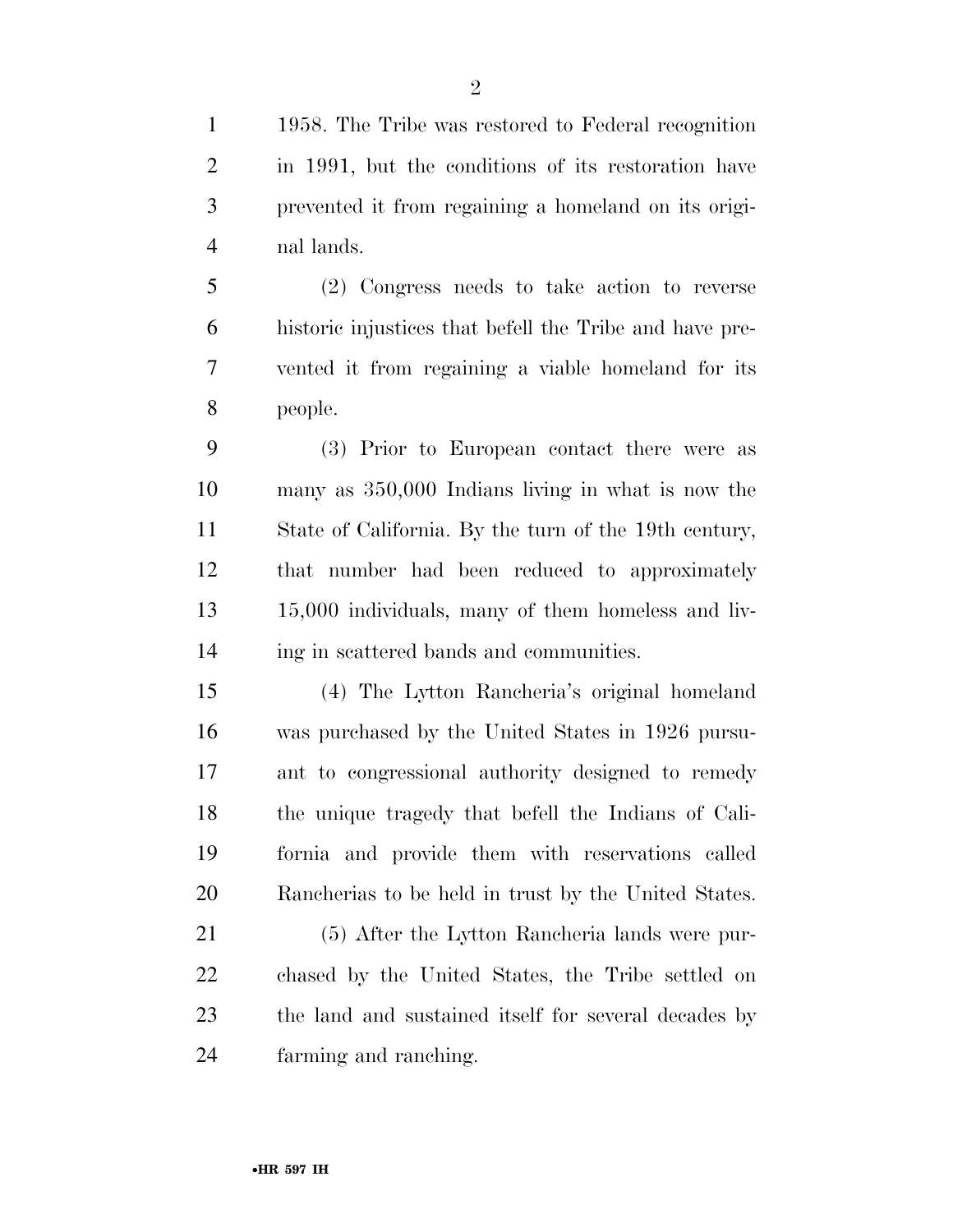(6) By the mid-1950s, Federal Indian policy had shifted back towards a policy of terminating In- dian tribes. In 1958, Congress enacted the Rancheria Act of 1958 (72 Stat. 619), which slated 41 Rancherias in California, including the Lytton Rancheria, for termination after certain conditions were met.

 (7) On August 1, 1961, the Lytton Rancheria was terminated by the Federal Government. This termination was illegal because the conditions for termination under the Rancheria Act had never been met. After termination was implemented, the Tribe 13 lost its lands and was left without any means of sup-porting itself.

 (8) In 1987, the Tribe joined three other tribes in a lawsuit against the United States challenging the illegal termination of their Rancherias. A Stipu- lated Judgment in the case, Scotts Valley Band of Pomo Indians of the Sugar Bowl Rancheria v. United States, No. C–86–3660 (N.D.Cal. March 22, 1991), restored the Lytton Rancheria to its status as a federally recognized Indian tribe.

 (9) The Stipulated Judgment agreed that the Lytton Rancheria would have the ''individual and collective status and rights'' which it had prior to its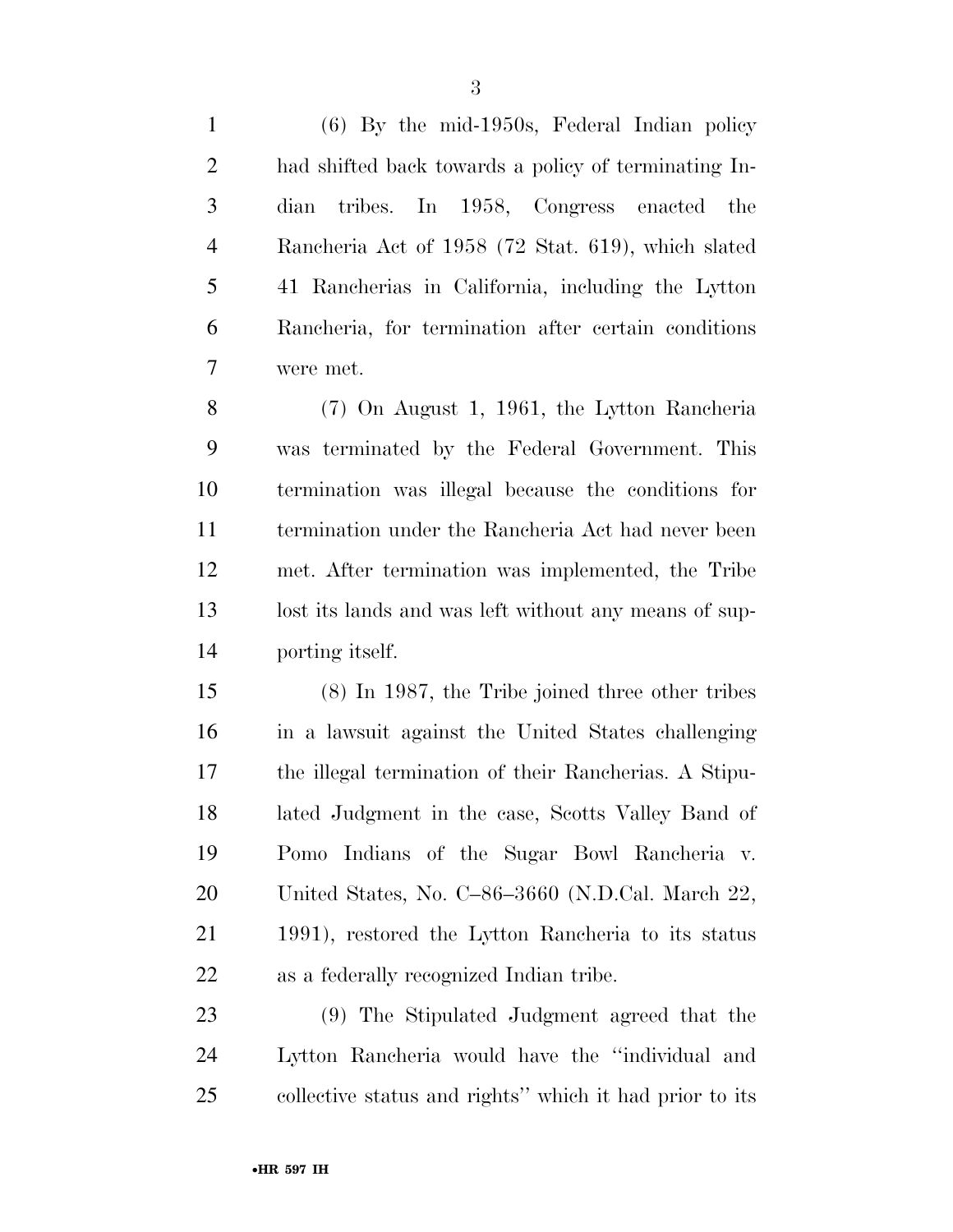| $\mathbf{1}$   | termination and expressly contemplated the acquisi-     |
|----------------|---------------------------------------------------------|
| $\overline{2}$ | tion of trust lands for the Lytton Rancheria.           |
| 3              | (10) The Stipulated Judgment contains provi-            |
| $\overline{4}$ | sions, included at the request of the local county      |
| 5              | governments and neighboring landowners, that pro-       |
| 6              | hibit the Lytton Rancheria from exercising its full     |
| 7              | Federal rights on its original homeland in the Alex-    |
| 8              | ander Valley.                                           |
| 9              | $(11)$ In 2000, approximately 9.5 acres of land         |
| 10             | in San Pablo, California, was placed in trust status    |
| 11             | for the Lytton Rancheria for economic development       |
| 12             | purposes.                                               |
| 13             | $(12)$ The Tribe has since acquired, from willing       |
| 14             | sellers at fair market value, property in Sonoma        |
| 15             | County near the Tribe's historic Rancheria. This        |
| 16             | property, which the Tribe holds in fee status, is suit- |
| 17             | able for a new homeland for the Tribe.                  |
| 18             | $(13)$ On a portion of the land to be taken into        |
| 19             | trust, which portion totals approximately 124.12        |
| 20             | acres, the Tribe plans to build housing for its mem-    |
| 21             | bers and governmental and community facilities.         |
| 22             | $(14)$ A portion of the land to be taken into           |
| 23             | trust is being used for viniculture, and the Tribe in-  |
| 24             | tends to develop more of the lands to be taken into     |
| 25             | trust for viniculture. The Tribe's investment in the    |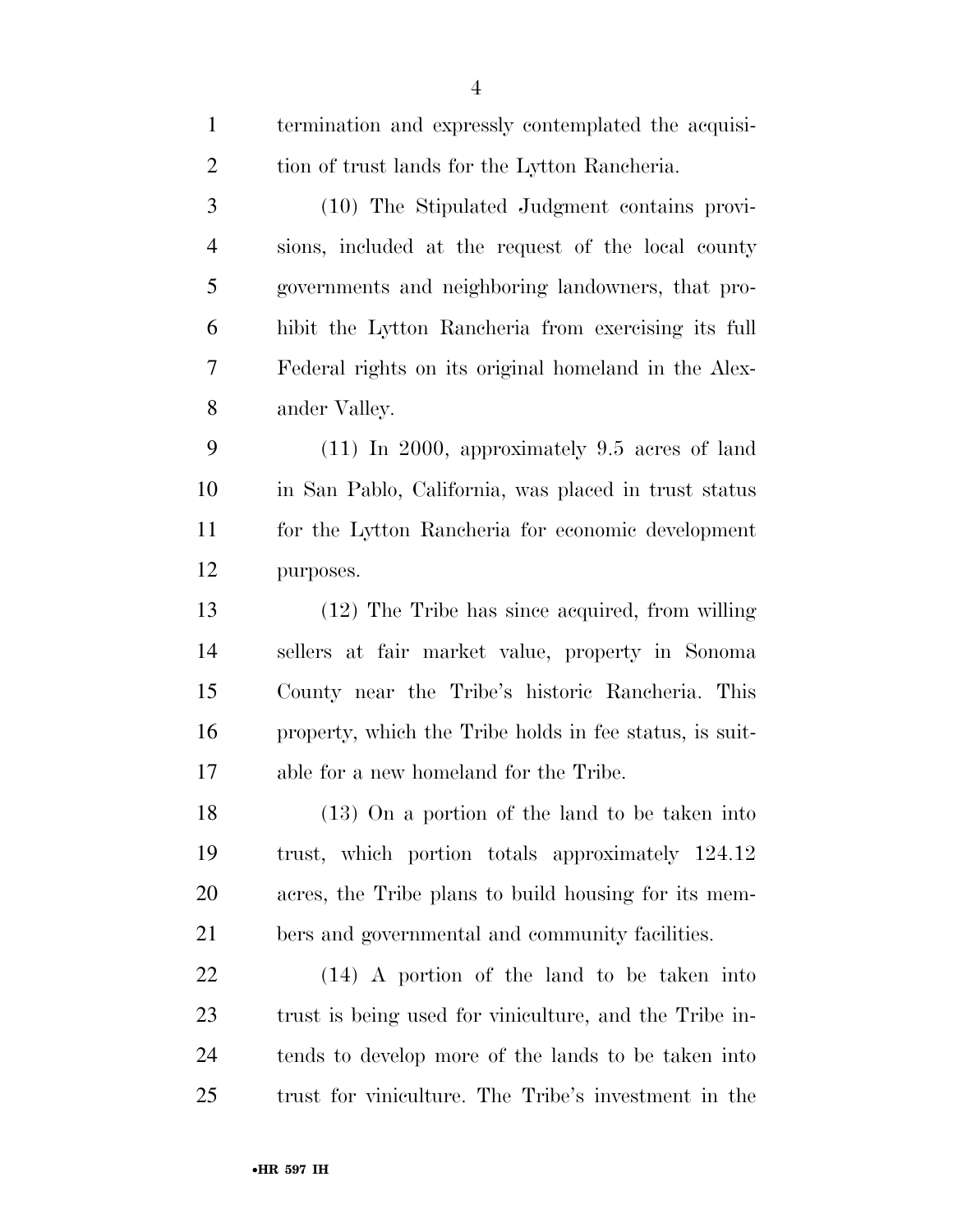ongoing viniculture operation has reinvigorated the vineyards, which are producing high-quality wines. The Tribe is operating its vineyards on a sustainable basis and is working toward certification of sustain-ability.

 (15) No gaming shall be conducted on the lands to be taken into trust by this Act.

 (16) No gaming shall be conducted on any lands taken into trust on behalf of the Tribe in Sonoma County after the date of the enactment of this Act north of a line that runs in a cardinal east and west direction from the point where Highway Route 12 crosses Highway 101 as they are phys- ically on the ground and used for transportation on January 1, 2016, and extending to the furthest ex-16 tent of Sonoma County.

 (17) Any agreement, now or in the future, re- garding gaming restrictions between Sonoma County and the Tribe will be effective without further review by the Bureau of Indian Affairs.

 (18) By directing that these lands be taken into 22 trust, the United States will ensure that the Lytton Rancheria will finally have a permanently protected homeland on which they can once again live communally and plan for future generations. This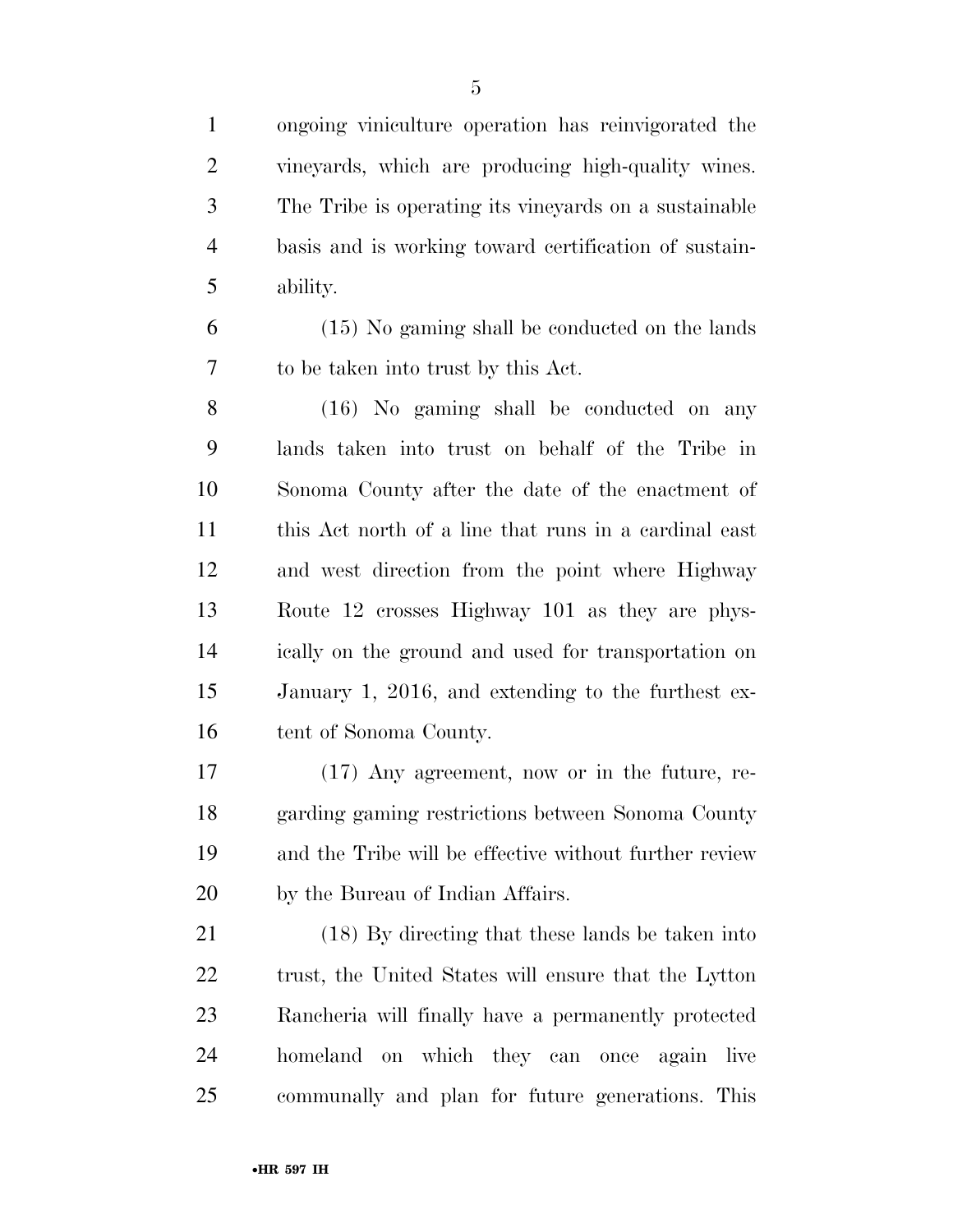action is necessary to fully restore the Tribe to the status it had before it was wrongfully terminated in 1961. (19) The Tribe and County of Sonoma have en-

 tered into a Memorandum of Agreement in which the County agrees to the lands in the County being taken into trust for the benefit of the Tribe in con-sideration for commitments made by the Tribe.

#### **SEC. 3. DEFINITIONS.**

 For the purpose of this Act, the following definitions apply:

 (1) COUNTY.—The term ''County'' means Sonoma County, California.

 (2) SECRETARY.—The term ''Secretary'' means the Secretary of the Interior.

 (3) TRIBE.—The term ''Tribe'' means the Lytton Rancheria of California.

#### **SEC. 4. LANDS TO BE TAKEN INTO TRUST.**

 (a) IN GENERAL.—The land owned by the Tribe and generally depicted on the map titled ''Lytton Fee Owned Property to be Taken into Trust'' and dated May 1, 2015, is hereby taken into trust for the benefit of the Tribe, sub- ject to valid existing rights, contracts, and management agreements related to easements and rights-of-way.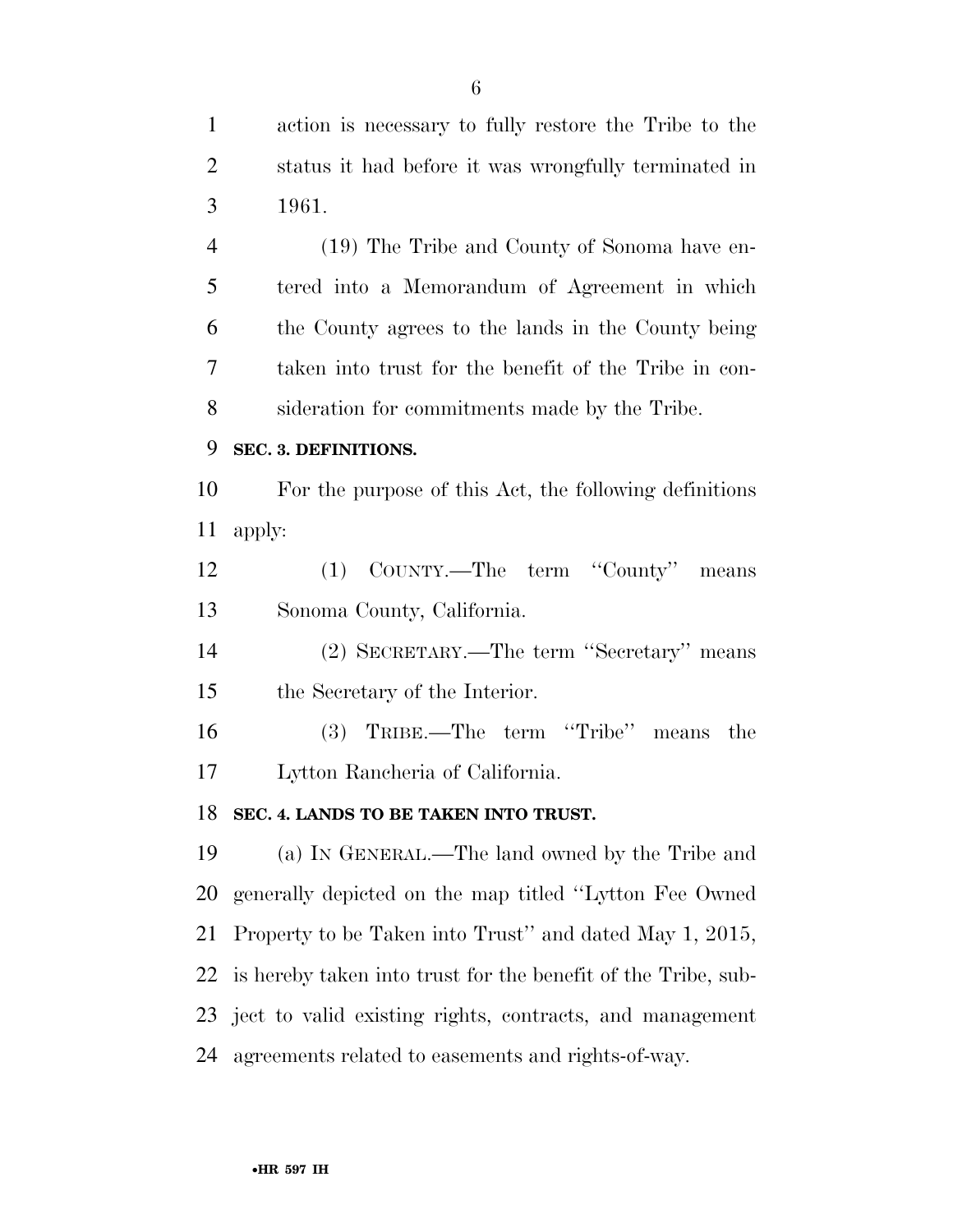(b) LANDS TO BE MADE PART OF THE RESERVA- TION.—Lands taken into trust under subsection (a) shall be part of the Tribe's reservation and shall be adminis- tered in accordance with the laws and regulations gen- erally applicable to property held in trust by the United States for an Indian tribe.

**SEC. 5. GAMING.** 

 (a) LANDS TAKEN INTO TRUST UNDER THIS ACT.— Lands taken into trust for the benefit of the Tribe under section 4 shall not be eligible for gaming under the Indian Gaming Regulatory Act (25 U.S.C. 2701 et seq.).

(b) OTHER LANDS TAKEN INTO TRUST.—

 (1) TIME-LIMITED PROHIBITION.—Lands taken into trust for the benefit of the Tribe in Sonoma County after the date of the enactment of this Act shall not be eligible for gaming under the Indian Gaming Regulatory Act (25 U.S.C. 2710 et seq.) until after March 15, 2037.

 (2) PERMANENT PROHIBITION.—Notwith- standing paragraph (1), lands located north of a line that runs in a cardinal east and west direction and is defined by California State Highway Route 12 as it crosses through Sonoma County at Highway 101 as they are physically on the ground and used for transportation on January 1, 2016, and extending to